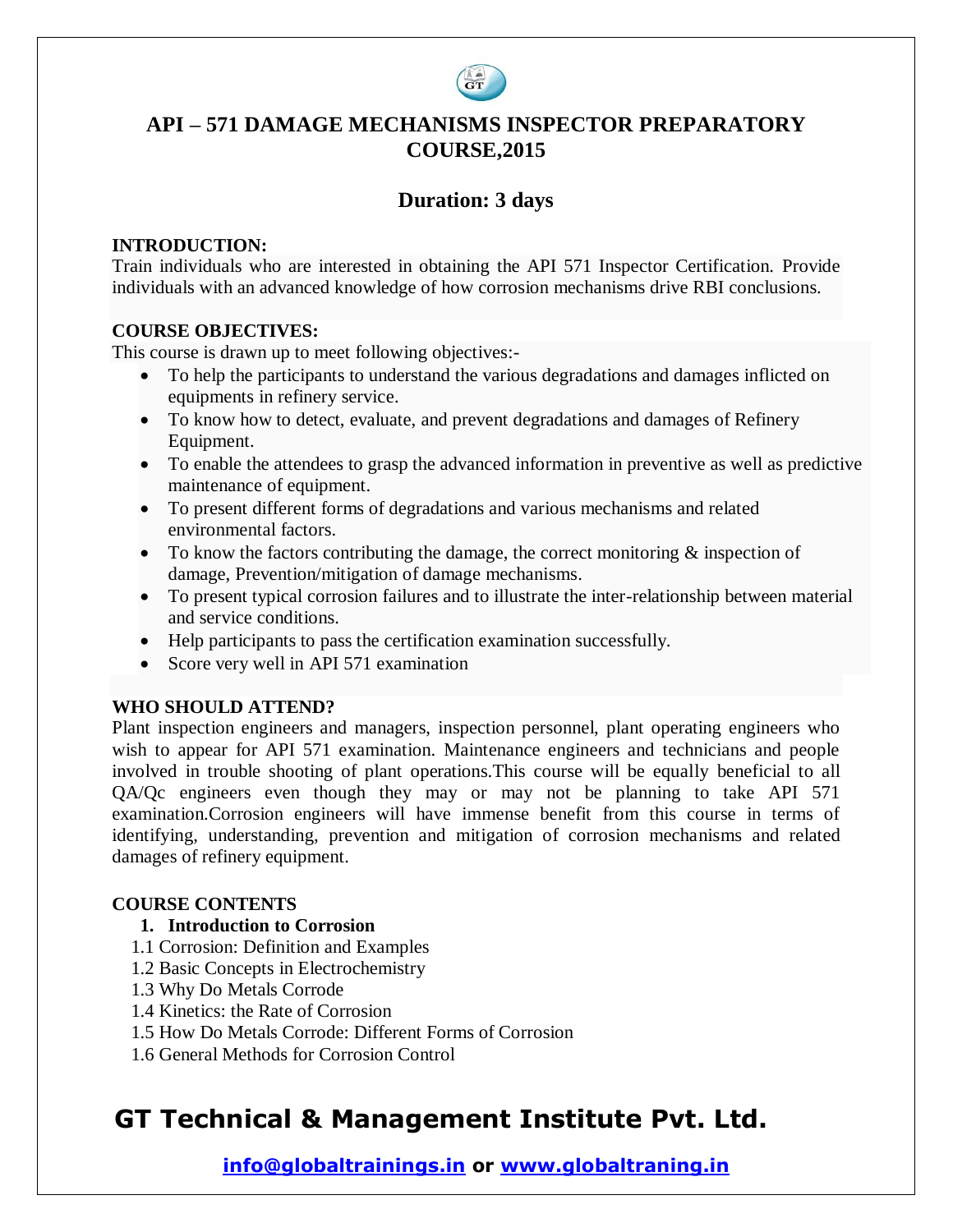

**2. Common Alloys Used in the Refining and Petrochemical Industries**

### **3. Overview of API RP 571-2011**

#### **4. General Damage Mechanisms – All Industries Including Refining and Petrochemical, Pulp and Paper, and Fossil Utility**

- 4.1 General
- 4.2 Mechanical and Metallurgical Failure Mechanisms
	- 4.2.1 Graphitization
	- 4.2.2 Softening (Spheroidization)
	- 4.2.3 Temper Embrittlement
	- 4.2.4 Strain Aging
	- 4.2.5 885oF Embrittlement
	- 4.2.6 Sigma Phase Embrittlement
	- 4.2.7 Brittle Fracture
	- 4.2.8 Creep / Stress Rupture
	- 4.2.9 Thermal Fatigue
	- 4.2.10 Short Term Overheating Stress Rupture
	- 4.2.11 Steam Blanketing
	- 4.2.12 Dissimilar Metal Weld (DMW) Cracking
	- 4.2.13 Thermal Shock
	- 4.2.14 Erosion / Erosion-Corrosion
	- 4.2.15 Cavitation
	- 4.2.16 Mechanical Fatigue
	- 4.2.17 Vibration-Induced Fatigue
	- 4.2.18 Refractory Degradation
	- 4.2.19 Reheat Cracking
	- 4.2.20 Gaseous Oxygen-Enhanced Ignition and Combustion
- 4.3 Uniform or Localized Loss of Thickness
	- 4.3.1 Galvanic Corrosion
	- 4.3.2 Atmospheric Corrosion
	- 4.3.3 Corrosion Under Insulation (CUI)
	- 4.3.4 Cooling Water Corrosion
	- 4.3.5 Boiler Water Condensate Corrosion
	- 4.3.6 CO2 Corrosion
	- 4.3.7 Flue Gas Dew Point Corrosion
	- 4.3.8 Microbiologically Induced Corrosion (MIC)
	- 4.3.9 Soil Corrosion
	- 4.3.10 Caustic Corrosion
	- 4.3.11 Dealloying
	- 4.3.12 Graphitic Corrosion
- 4.4 High Temperature Corrosion [400oF (204oC)]
	- 4.4.1 Oxidation
	- 4.4.2 Sulfidation

## **GT Technical & Management Institute Pvt. Ltd.**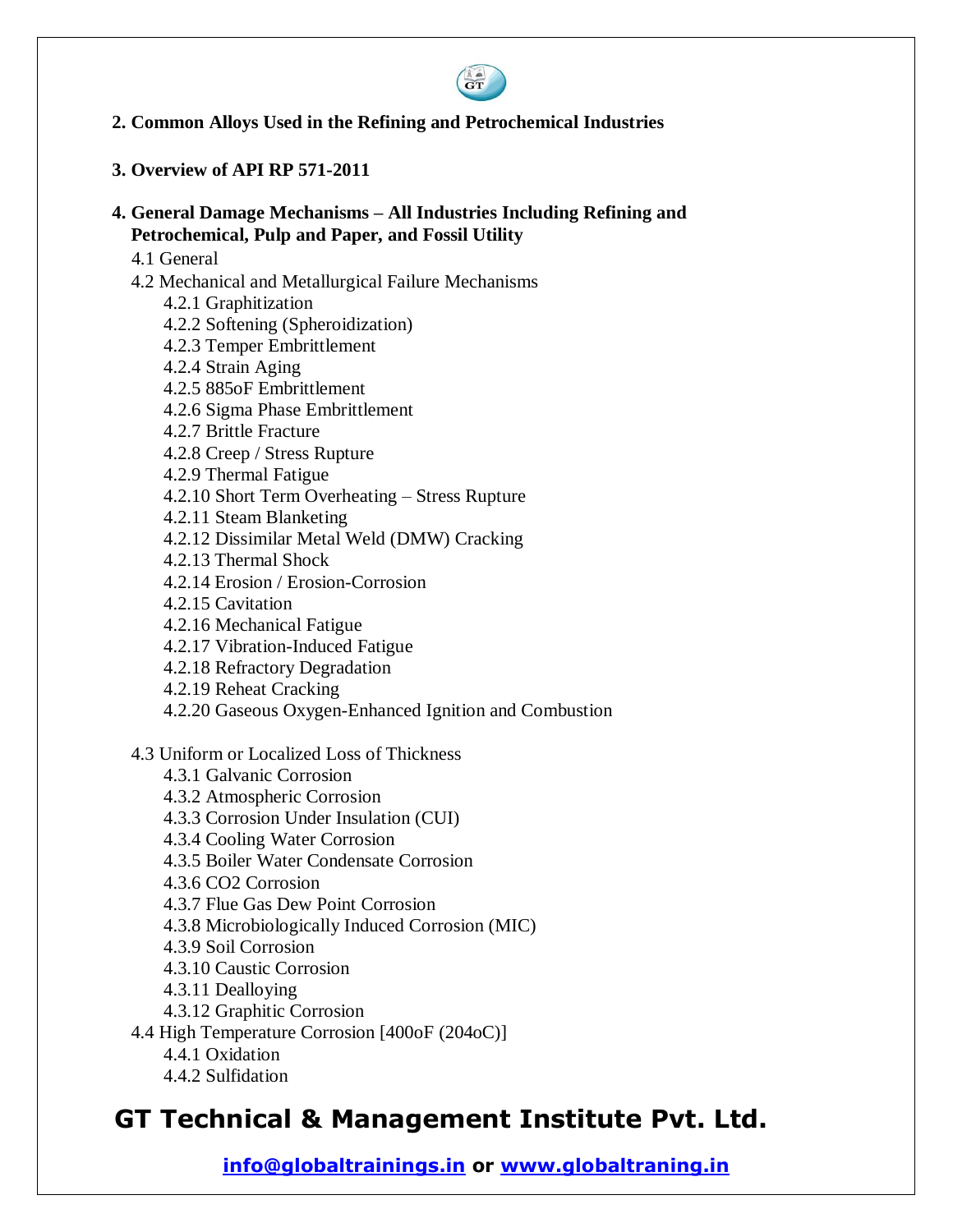- 4.4.3 Carburization
- 4.4.4 Decarburization
- 4.4.5 Metal Dusting
- 4.4.6 Fuel Ash Corrosion
- 4.4.7 Nitriding
- 4.5 Environment Assisted Cracking
	- 4.5.1 Chloride Stress Corrosion Cracking (CI–SCC)
	- 4.5.2 Corrosion Fatigue
	- 4.5.3 Caustic Stress Corrosion Cracking (Caustic Embrittlement)
	- 4.5.4 Ammonia Stress Corrosion Cracking
	- 4.5.5 Liquid Metal Embrittlement (LME)
	- 4.5.6 Hydrogen Embrittlement (HE)
	- 4.5.7 Ethanol Stress Corrosion Cracking (SCC)
	- 4.5.8 Sulfate Stress Corrosion Cracking

### **5. Refining Industry Damage Mechanisms**

- 5.1 General
	- 5.1.1 Uniform or Localized Loss in Thickness Phenomena
		- 5.1.1.1 Amine Corrosion
		- 5.1.1.2 Ammonium Bisulfide Corrosion (Alkaline Sour Water)
		- 5.1.1.3 Ammonium Chloride Corrosion
		- 5.1.1.4 Hydrochloric Acid (HCl) Corrosion
		- 5.1.1.5 High Temperature H2/H2S Corrosion
		- 5.1.1.6 Hydrofluoric (HF) Acid Corrosion
		- 5.1.1.7 Naphthenic Acid Corrosion (NAC)
		- 5.1.1.8 Phenol (Carbonic Acid) Corrosion
		- 5.1.1.9 Phosphoric Acid Corrosion
		- 5.1.1.11 Sulfuric Acid Corrosion
		- 5.1.1.12 Aqueous Organic Acid Corrosion
	- 5.1.2 Environment–Assisted Cracking
		- 5.1.2.1 Polythionic Acid Stress Corrosion Cracking (PASCC)
		- 5.1.2.2 Amine Stress Corrosion Cracking
		- 5.1.2.3 Wet H2S Damage (Blistering / HIC / SOHIC / SCC)
		- 5.1.2.4 Hydrogen Stress Cracking HF
		- 5.1.2.5 Carbonate Stress Corrosion Cracking (ACSCC)
	- 5.1.3 Other Mechanisms
		- 5.1.3.1 High Temperature Hydrogen Attack (HTHA)
		- 5.1.3.2 Titanium Hydriding
- 5.2 Process Unit PFD's
	- 5.2.1 Crude Unit / Vacuum
	- 5.2.2 Delayed Coker
	- 5.2.3 Fluid Catalytic Cracking
	- 5.2.4 FCC Light Ends Recovery
	- 5.2.5 Catalytic Reforming CCR
	- 5.2.6 Catalytic Reforming Fixed Bed

# **GT Technical & Management Institute Pvt. Ltd.**